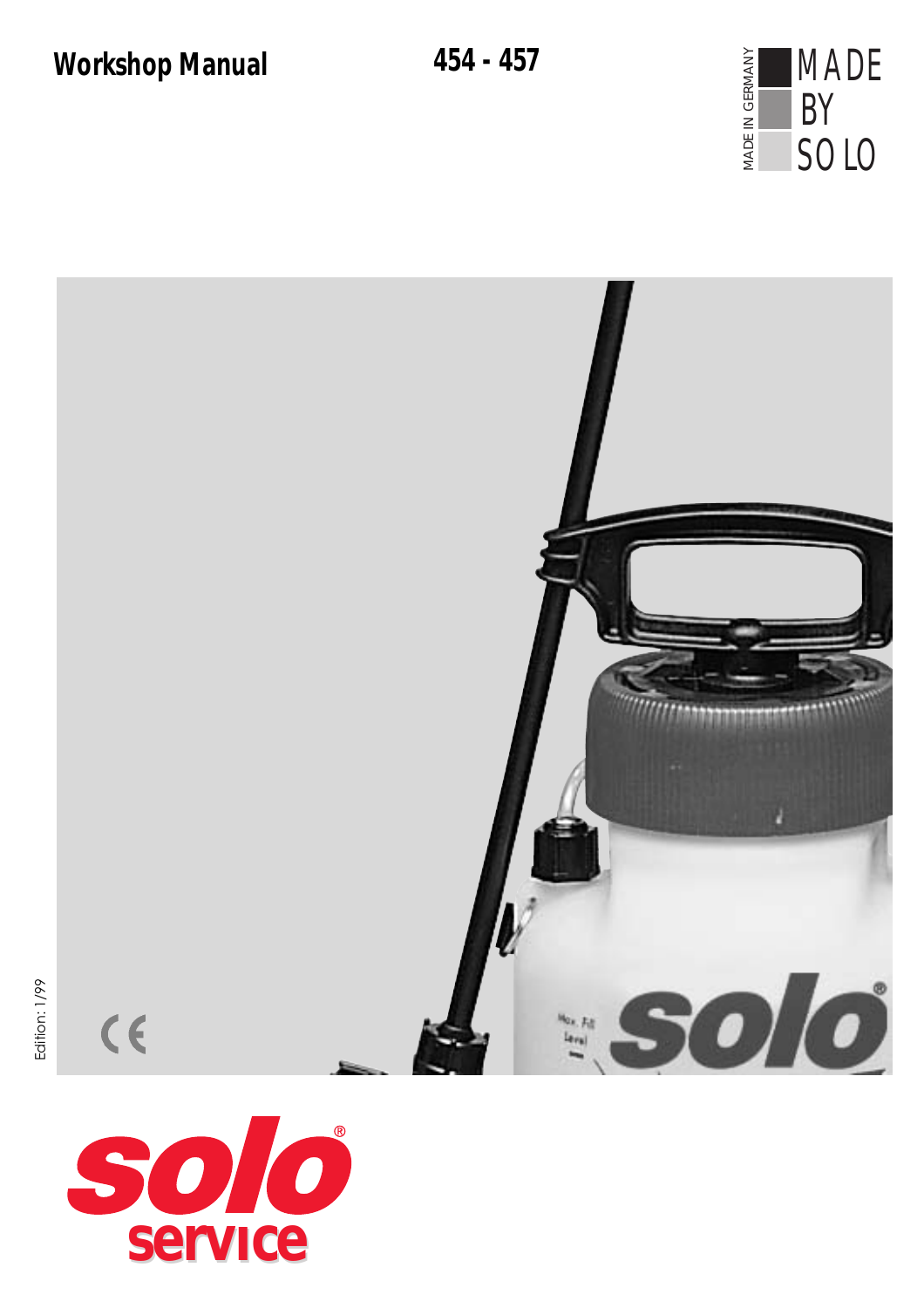**Note: Always wear rubber gloves, safety goggles and appropriate protective clothing when repairing a sprayer. Once a repair is completed, fill the unit with clean water, pressurize, and check for leaks. If the sprayer leaks,** *Do Not Use***. Repair leaks and recheck.**

| HANDHELD SPRAYER TROUBLE SHOOTING GUIDE                                          |                                                                     |                                                                               |
|----------------------------------------------------------------------------------|---------------------------------------------------------------------|-------------------------------------------------------------------------------|
| <b>PROBLEM</b>                                                                   | CAUSE                                                               | SOLUTION                                                                      |
| Difficulty in Moving<br>Pump Handle                                              | Dirty Cylinder Wall                                                 | • Remove Piston, Clean and Replace                                            |
|                                                                                  | • O-Ring on Piston Swollen (Not Cleaned Properly)                   | • Replace O-Ring                                                              |
|                                                                                  | No Lube on Piston/Cylinder                                          | • Lubricate with Vaseline Grease                                              |
| Low Pressure & Resistance<br>During Pumping                                      | Damaged O-Ring in Pressure Relief Valve                             | • Replace O-Ring                                                              |
|                                                                                  | Worn or Damaged O-Ring onPisto                                      | • Replace O-Ring                                                              |
|                                                                                  | Tank Cap Not Tight<br>٠                                             | • Tighten Cap                                                                 |
|                                                                                  | No Lube on Piston Cylinder                                          | • Lubricate Piston, O-Ring and Cylinder with Vaseline Grease                  |
| Leaks From End<br>of Spray Wand                                                  | • Worn or Damaged O-Ring in Shut-Off Valve                          | • Rebuild Shut-Off Valve                                                      |
| Leaks From<br>Inside Cylinder                                                    | Worn or Damaged Umbrella Valve<br>at Bottom of Cylinder             | • Replace Umbrella Valve                                                      |
| Leaks Under Cap                                                                  | Damaged or Missing Gasket                                           | • Replace Gasket                                                              |
|                                                                                  | Screw Cap Not Tight<br>$\bullet$                                    | • Tighten Tank Cap                                                            |
| Leaks From Shut-Off Valve                                                        | • Worn, Damaged or Loose Fittings, Lack of Lubrication •            | Tighten Fittings and Replace Worn Parts,<br>Disassemble and Lubricate O-Rings |
| Leaks From Hose                                                                  | • Worn, Damaged or Loose Fittings                                   | Tighten Fittings and Replace Worn Parts<br>$\bullet$                          |
| <b>Pressure Relief</b><br><b>Valve Sticks</b>                                    | Lack of Lubrication or Contaminated<br><b>Relief Valve Assembly</b> | • Clean and Lubricate Pressure Relief Valve                                   |
| Air Leak -<br>Air Coming Out<br>Between the Two<br>Halves of the<br>Pump Support | • Tank Cap Not Tight                                                | • Tighten Tank Cap                                                            |
|                                                                                  | Gasket Twisted or Lacking Lubrication<br>$\bullet$                  | • Straighten Gasket and Lubricate with Vaseline Grease                        |
|                                                                                  | Tank Lip Damaged<br>٠                                               | • Repair or Replace Tank                                                      |

## SPRAYER DISASSEMBLY & REPAIR

- 1. If the sprayer will not hold pressure, fill the sprayer 3"(ca. 8 cm) below the top with water. Replace the cap and pump 4 times. Filling the sprayer this full makes it very easy to pump up to the maximum pressure. CAUTION: The bottom of the pressure relief valve is submerged and will discharge water under pressure. Dry off any water on the outside of the sprayer. (See Figure 1) If you observe water leaking out of the sprayer, check for damage at the site of the leak.
- If the leak is at a connection, try to tighten the screw cap. If that fails, remove the screw cap and check the sealing surface to make sure that it is flat, smooth and the seal or O-Ring is undamaged. Retighten. (See Figure 2) 2.
- When reassembling the connections, especially the hose, make sure the O-Ring is seated before hand-tightening the screw cap. (See Figure 3) 3.
- The pressure relief valve is removed by unscrewing it from the tank. Once removed, the lower housing pulls off to access the O-Ring on the stem (A). When replacing this O-Ring, make sure it is seated in the recess on the stem. Lubricate O-Ring with Vaseline Grease on stem before reassembly. (See Figure 4) 4.



Figure 2

Figure 1

Figure 3

Figure 4